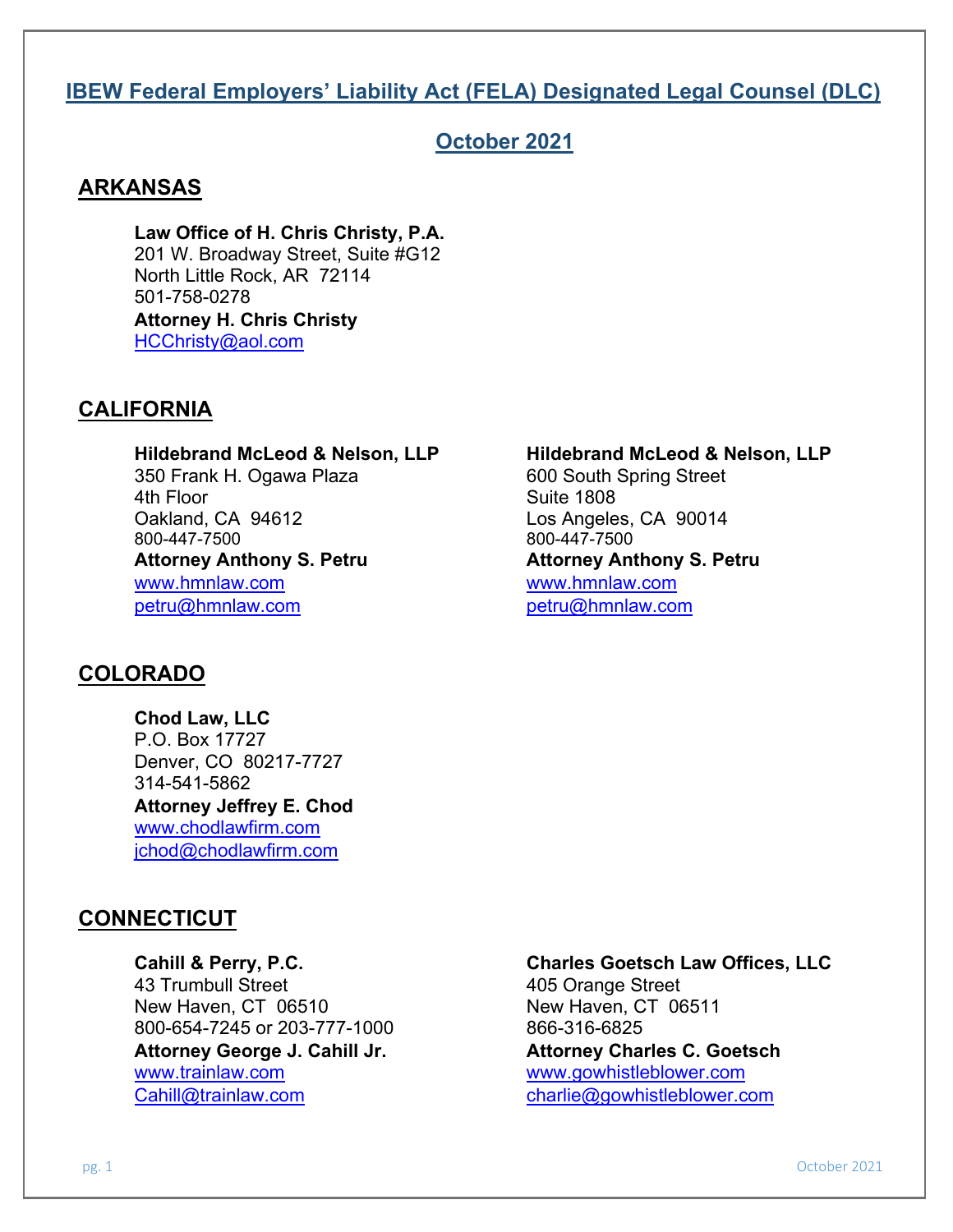# **FLORIDA**

**Rossman, Baumberger, Reboso, & Spier, P.A**. 9155 S Dadeland Blvd., Suite 1200 Miami, FL 33156 800-775-6511 **Attorney Howard A. Spier** [www.rbrlaw.com](http://www.rbrlaw.com/) [Spier@rbrlaw.com](mailto:Spier@rbrlaw.com)

## **ILLINOIS**

**Hoey & Farina, P.C.**  20 S. Clark Street, Suite 1710 Chicago, IL 60603 312-939-1212 **Attorney Bill McMahon** [www.hoeyfarina.com](http://www.hoeyfarina.com/)

### **Kujawski & Associates, LLC**

1331 Park Plaza Drive, Suite 2 O'Fallon, IL 62269 800-624-4571 **Attorney John Kujawski** [www.kujawaskiassociates.com](http://www.kujawaskiassociates.com/) [wmcmahon@hoeyfarina.com](mailto:wmcmahon@hoeyfarina.com) [Jkujawski@kujawskiassociates.com](mailto:Jkujawski@kujawskiassociates.com)

# **MINNESOTA**

### **Hunegs, LeNeave & Kvas Hunegs, LeNeave & Kvas**

1000 Twelve Oaks Center Drive, Ste 101 1000 Twelve Oaks Center Drive, Ste 101 Wayzata, MN 55391 Wayzata, MN 55391 952-767-7199 612-339-4511 **Attorney Thomas Fuller Attorney Courtney LeNeave** [www.hlklaw.com](http://www.hlklaw.com/) [www.hlklaw.com](http://www.hlklaw.com/) [TFuller@HLKLaw.com](mailto:TFuller@HLKLaw.com) [CLeNeave@HLKLaw.com](mailto:CLeNeave@HLKLaw.com)

# **MISSOURI**

133 South 11<sup>th</sup> Street, Suite 350 100 S 4th Street, Suite #1200<br>St. Louis, MO 63102 5t. Louis, MO 63102 St. Louis, MO 63102 314-231-9552 (Fax) **Attorney Jerry Schlicther Attorney Joseph Bauer, Jr.** ibauer@bauerlawstl.com ischlichter@uselaws.com

### **The Bauer Law Firm, LLC Schlichter Bogard & Denton**

314-259-7070 [800-873-5297](javascript:void(0)) (800-USE-LAWS)